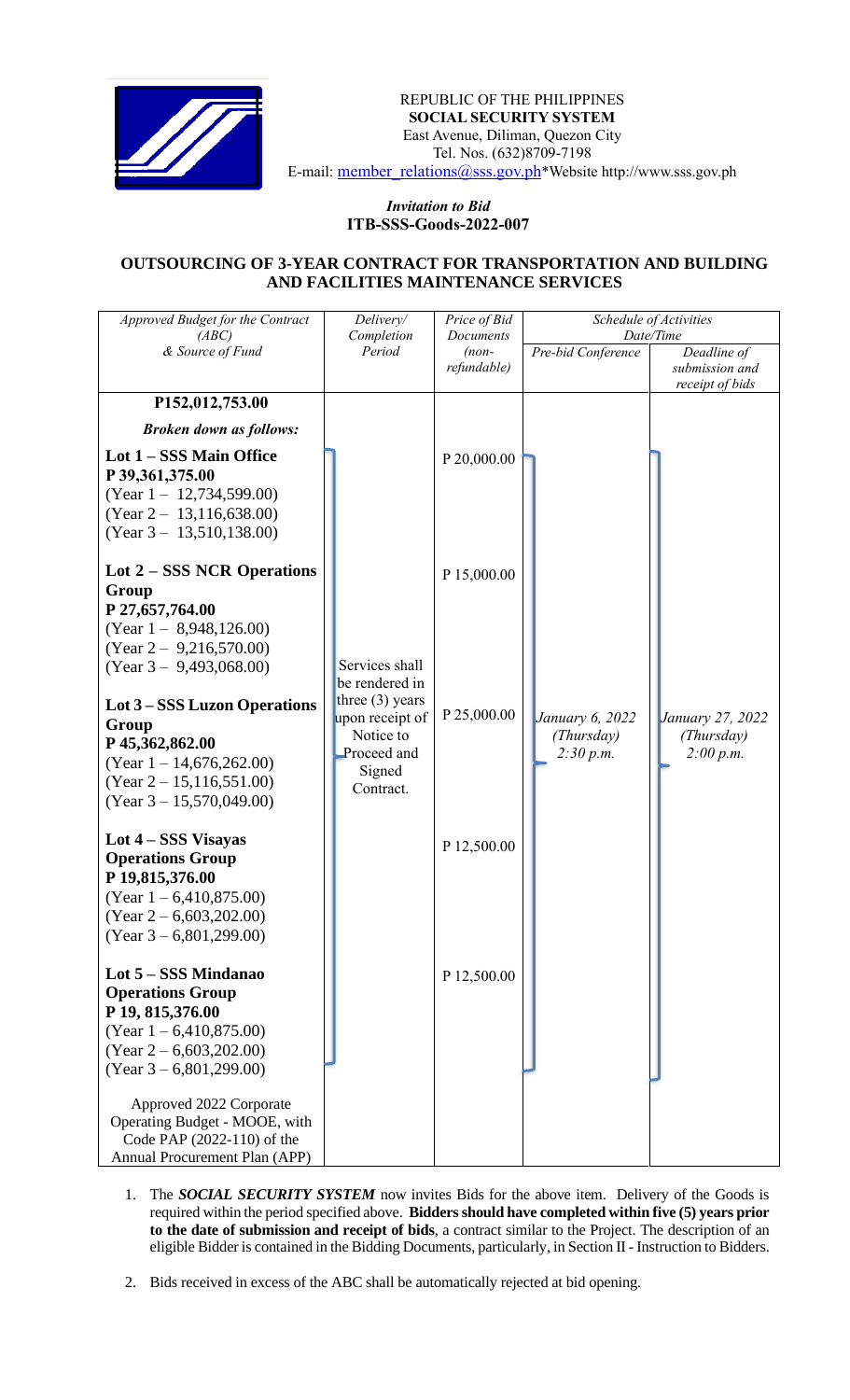3. Bidding will be conducted through open competitive bidding procedures using a non-discretionary pass/fail criterion as specified in the 2016 Revised Implementing Rules and Regulations (RIRR) of Republic Act 9184 (RA) 9184, otherwise known as the "Government Procurement Reform Act".

Bidding is restricted to Filipino citizens/sole proprietorships, partnerships, or organizations with at least sixty percent (60%) interest or outstanding capital stock belonging to citizens of the Philippines, and to citizens or organizations of a country the laws or regulations of which grant similar rights or privileges to Filipino citizens, pursuant to RA 5183.

- 4. Interested bidders may obtain further information from the SSS and inspect the Bidding Documents at the address in the last item of the ITB from Monday to Friday, 8:00 a.m. to 5:00 p.m.
- 5. A complete set of Bidding Documents may be acquired by interested bidders starting **27 December 2021 up to the scheduled submission & receipt of bids** from the address stated in the last item of the ITB and upon payment of the applicable fee for the Bidding Documents in the amount specified above.

The mode of payment will be on a cash basis payable at the SSS Cash Department, Ground Floor, SSS Main Bldg., upon accomplishment of SSS Form R-6. The Bidding Documents shall be received personally by the prospective Bidder or his authorized representative.

It may also be **downloaded free of charge** from the website of the Philippine Government Electronic Procurement System (PhilGEPS) and the website of the SSS*,* provided that Bidders shall pay the applicable fee for the Bidding Documents not later than the submission of their bids.

6. The SSS will hold a Pre-Bid Conference on the date and time specified above at the Bidding Room, 2<sup>nd</sup> Floor, SSS Main Bldg., East Avenue, Diliman, Quezon City which shall be open to prospective bidders, but attendance shall not be mandatory. To ensure completeness and compliance of bids, bidders are advised to send their authorized technical and/or administrative representatives who will prepare the bid documents.

**The Pre-Bid Conference will be conducted through online conference using Microsoft Teams. Kindly e-mail us on or before 05 January 2022, through e-mail address [bac@sss.gov.ph,](mailto:bac@sss.gov.ph) the following:**

- **a. Name of the representative and e-mail address; and**
- **b. Technical and administrative queries.**
- 7. Bids must be duly received by the BAC Secretariat at the Bidding Room, 2<sup>nd</sup> Floor, SSS Main Building, East Avenue, Diliman, Quezon City on the deadline specified above. All Bids must be accompanied by a bid security in any of the acceptable forms and in the amount stated in the ITB Clause 14.

Bid opening shall be on the date and time specified above at the Bidding Room, 2<sup>nd</sup> Floor, SSS Main Building, East Avenue, Diliman, Quezon City. Bids will be opened in the presence of the bidders' representatives who choose to attend at the address above. Late bids shall not be accepted.

- 8. References to the dates and times shall be based on Philippine Standard time. Should any of the above dates fall on a holiday, the deadline shall be extended to the same time of the immediately succeeding business day in Quezon City.
- 9. The SSS reserves the right to reject any and all bids, declare a failure of bidding, or not award the contract at any time prior to contract award in accordance with Sections 35.6 and 41 of the 2016 revised IRR of RA No. 9184, without thereby incurring any liability to the affected bidder or bidders.
- 10. The *SSS* assumes no obligation to compensate or indemnify parties for any expense or loss that they may incur as a result of their participation in the procurement process, nor does SSS guarantee that an award will be made as a result of this invitation. Furthermore, the SSS reserves the right to waive any defects or formality in the responses to the eligibility requirements and to this invitation and reserves the right to accept the proposal most advantageous to the agency.